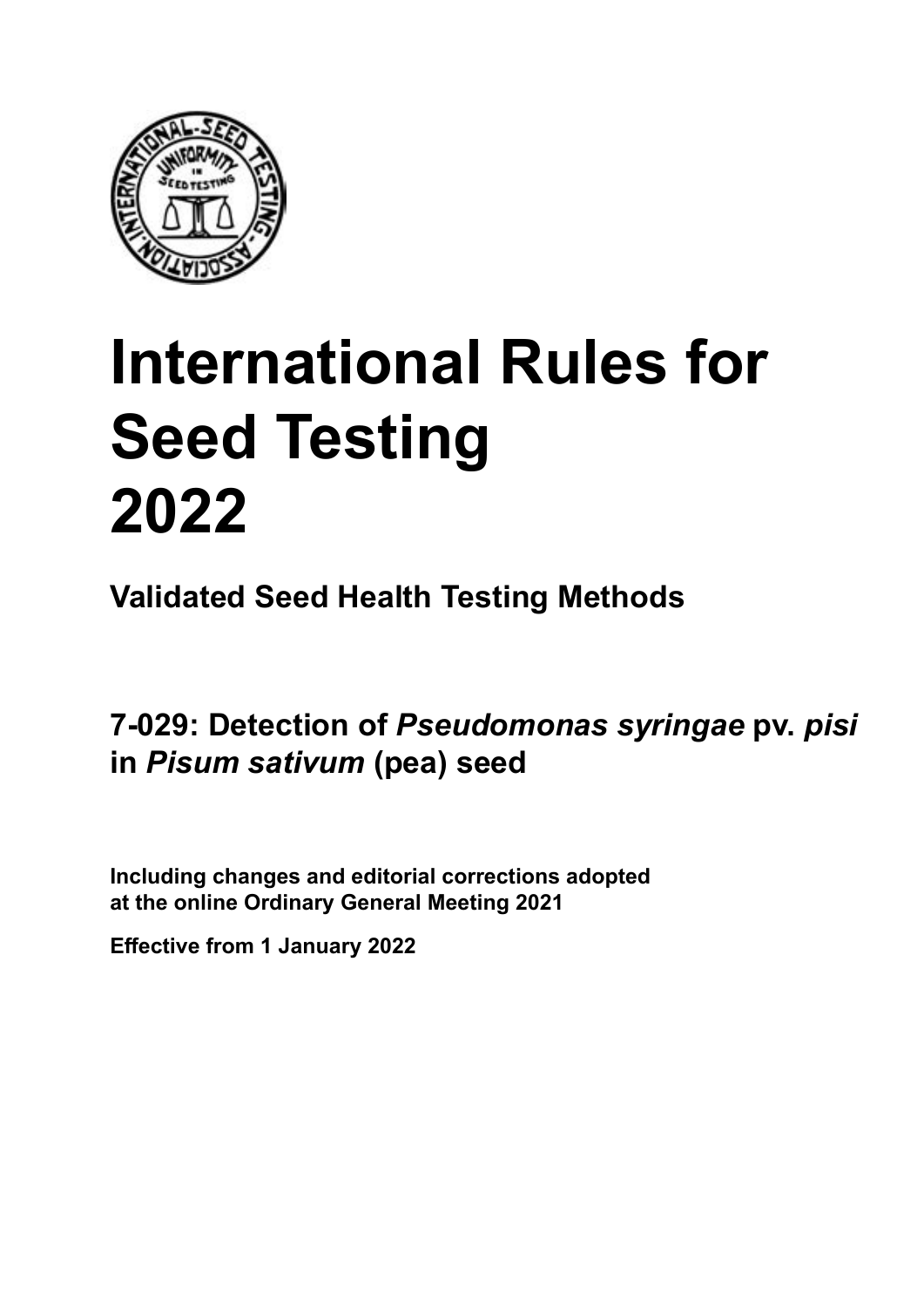## **Validation reports**

See References. Copies are available by e-mail from the<br>ISTA Secretariat at ista.office@ista.ch. ISTA Secretariat at ista.office@ista.ch.

lems relating to this method to the ISTA Seed Health Com-<br>mittee, c/o ISTA Secretariat. mittee, c/o ISTA Secretariat.<br>i Please send comments, suggestions or reports of prob-

## **Limitation de responsabilité Disclaimer**

Whilst ISTA has taken care to ensure the accuracy of the<br>methods and information described in this method description, ISTA shall not be liable for any loss or damage, etc.<br>resulting from the use of this method.<br>. resulting from the use of this method. Whilst ISTA has taken care to ensure the accuracy of the methods and information described in this method descrip-<br>tion, ISTA shall not be liable for any loss or damage, etc. tion, ISTA shall not be liable for any loss or damage, etc.<br>resulting from the use of this method.

## **Medidas de seguridad Sicherheitsmaßnahmen Sécurité Safety precautions**

Ensure you are familiar with hazard data and take Ensure you are familiar with hazard data and take<br>appropriate safety precautions, especially during weighing out of ingredients. It is assumed that persons carrying out this test are in a laboratory suitable for carrying out microbiological procedures and familiar with the principles of Good Laboratory Practice, Good Microbiological Practice, and aseptic techniques. Dispose of all waste materials in an appropriate way (e.g. autoclaving, disinfection) and in accordance with local health, environmental and safety regulations. Glade 7: Validated Deed Health Testing holesdos<br>
Validation reports<br>
Safety precedure and also recedure to the same of the same of the same of the based delayed about the same of<br>
Same December 2022Validation of the same o microbiological procedures and familiar with the principles<br>of Good Laboratory Practice, Good Microbiological Practice,<br>and aseptic techniques. Dispose of all waste materials in<br>an appropriate way (e.g. autoclaving, disinf fallstoffe sind auf geeignete Weise und entsprechend der vor Ort über und Umwelt-<br>Sicherheits- und Umwelt- und Umwelt-Effective Counter of Nicholas Devel Teach Teach Teach Devel Safety precedutions<br>
Validation reports<br>
Safety precedution reports and the symbol state of the sementic of the symbol state of the based delay and share<br>
Propose of Good Laboratory Practice, Good Microbiological Practice,<br>and aseptic techniques. Dispose of all waste materials in<br>an appropriate way (e.g. autoclaving, disinfection) and in Validation reports<br>
Since The Texture 1988 and the methods of the same of the Since Theorem and the methods of the methods of the methods of the methods of the methods of the methods of the methods of the methods of the me Ensure you are familiar with hazard data and take<br>appropriate safety precautions, especially during weighing<br>out of ingredients. It is assumed that persons carrying<br>out this test are in a laboratory suitable for carrying o

## **Nota sobre el uso de traducciones Anmerkung zur Benutzung der Übersetzungen Note on the use of the translations**

The electronic version of the International Rules for Seed Testing includes the English, French, German and Spanish versions. If there are any questions on interpretation of the ISTA Rules, the English version is the definitive version. The electronic version of the International Rules for Seed Testing includes the English,<br>French, German and Spanish versions. If there are any questions on interpretation of the<br>ISTA Rules, the English version is the defin The electronic version of the International Rules for Seed Testing includes the English,<br>French, German and Spanish versions. If there are any questions on interpretation of the

Published by **Extending Association (ISTA)** The International Seed Testing Association (ISTA) Zürichstr. 50, CH-8303 Bassersdorf, Switzerland

© 2022 International Seed Testing Association (ISTA)

Alle Rechte vorbehalten. Kein Teil dieses Werkes darf in irgendwelcher Form oder durch Online ISSN 2310-3655

All rights reserved. No part of this publication may be reproduced, stored in any retrieval All rights reserved. No part of this publication may be reproduced, stored in any retrieval<br>system or transmitted in any form or by any means, electronic, mechanical, photocopying,<br>recording or otherwise, without prior per recording or otherwise, without prior permis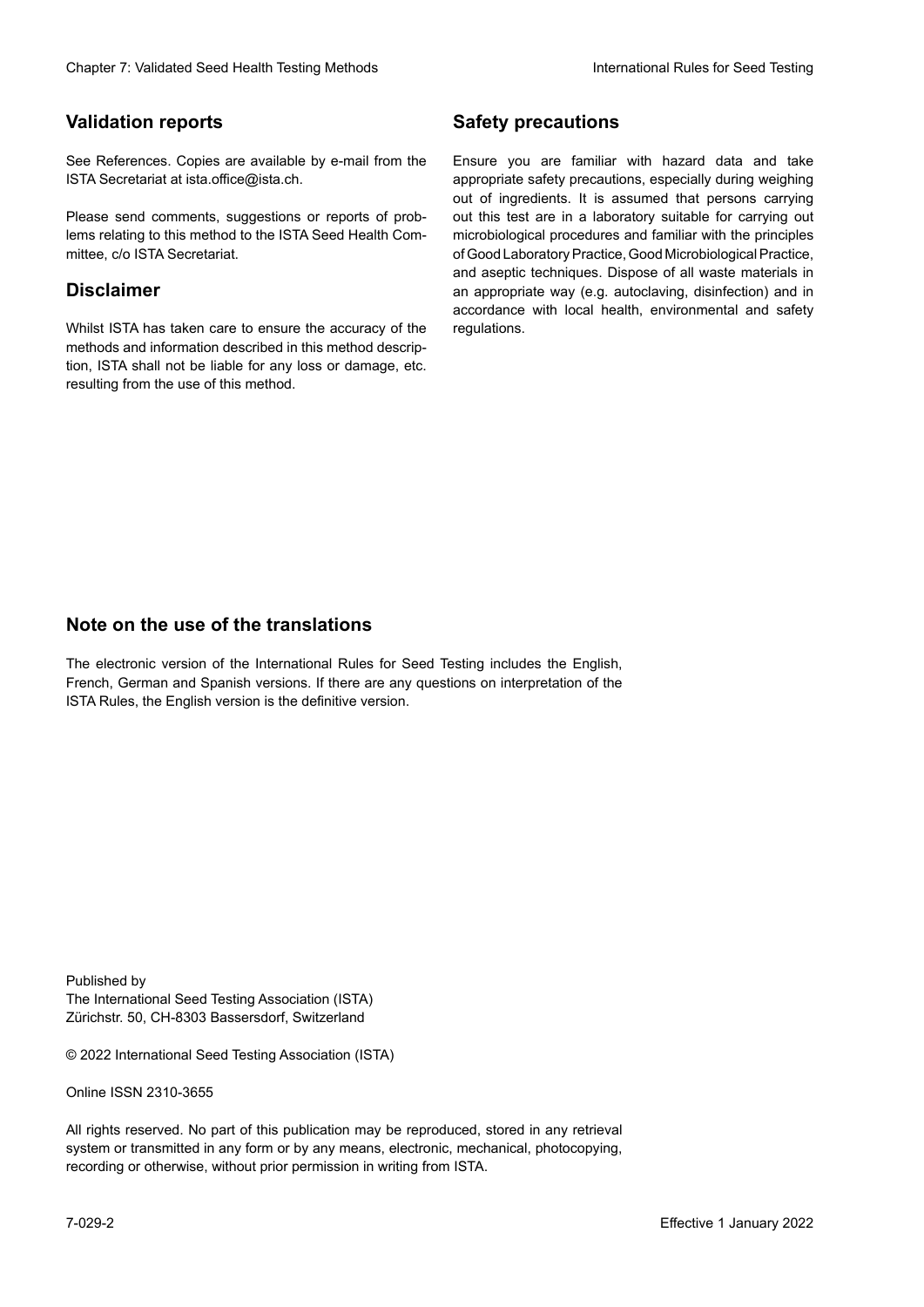# 7-029: Detection of *Pseudomonas syringae* pv. *pisi* in<br>*Pisum sativum* (pea) seed **semillas de** *Pisum sativum* **(arveja) Samen von** *Pisum sativum* **(Erbse)** *Pisum sativum* **(pea) seed**

**Hospedante:** *Pisum sativum* L.s.l. **Wirtspflanze:** *Pisum sativum* L.s.l. **Hôte :** *Pisum sativum* L. s.l. **Host:** *Pisum sativum* L.s.l.

- Pathogen(s): Pseudomonas syringae pv. pisi (Sack.)  $\text{Young, Dye} \& \text{Wilkie}$  $\mathcal{L}$
- Prepared by: International Seed Health Initiative for **Example 2018** Externational Section of Section 2018 11:00  $\frac{1}{2}$ Vegetable Crops, ISF (ISHI-Veg) Vegetable Crops, ISF (ISHI-Veg)
- Authors: V. Grimault<sup>1</sup>, R. Germain<sup>2</sup> & A. Politikou<sup>3</sup> <sup>1</sup>GEVES-SNES, rue Georges Morel, B.P. 90024, 49071 Beaucouzé CEDEX, France 49071 Beaucouzé CEDEX, France E-mail: valerie.grimault@geves.fr 2 49071 Beaucouzé CEDEX, Frankreich Courriel : valerie.grimault@geves.fr E-mail: valerie.grimault@geves.fr  $V<sub>1</sub>$  and  $V<sub>2</sub>$  Rue du manufacture, 49250 La Menitre,  $V<sub>1</sub>$ villilo<br>F France<br>E-mail: rodolphe.germain@vilmorin.com<br>355, 7 Chemin du Reposition du Repos E-mail: valerie.grimault@geves.fr 2 Vilmorin Sa, Rue du manoir, 49250 La Menitre, 2 Vilmorin Sa, Rue du manoir, 49250 La Menitre, France E-mail: rodolphe.germain@vilmorin.com rrance<br>E-mail: rodolphe.germain@vilmorin.com France

<sup>3</sup>ISF, 7 Chemin du Reposoir, 1260 Nyon, Switzerland E-mail: liana.politikou@ufs-asso.com E-mail: liana.politikou@ufs-asso.com

#### **Historial de revisiones Revision histor Historique de la révision Revision history**

Version 1.0, 2014-01-01

Version 1.1, 2017-01-01: Method: steps 6.1 & 6.2 modified; Reporting results revised

Version 1.2, 2021-01-01: Sample size revised

### **Background Hintergrund Historique**

*Pseudomonas syringae* pv. *pisi* (*P. syringae* pv. *pisi*), causal organism of bacterial blight on pea seeds (Gron-<br>deau et al., 1993), is a seed-borne (Hollaway et al., 2007) deau *et al.*, 1993), is a seed-borne (Hollaway *et al.*, 2007) and seed-transmitted (Grondeau et al., 1993; 1996; Roberts *et al.*, 1992, 1996) bacterial pathogen. Several studies on the characterisation of P. syringae pv. pisi (Grondeau *et al.*, 1996; Elvira-Recuenco & Taylor, 2001) and distinction between the py syringge and py nisi (Malandrin) tinction between the pv. *syringae* and pv. *pisi* (Malandrin *&* Samson, 1998) have been conducted for identification purposes and for the development of tests for the *P*. syringae pv. *pisi* detection on pea seed (Lyons & Taylor, *al*., 1990; Fraaije *et al.*, 1993). The serological assays can nar información sobre la via bilidad y patogenicidad de las serolo-<br>Al. 1990; Francisco et al., 1993) durchar de la via bilidad de la via de la via de la via de la via de la via pathogenicity (Schaad, 1982). Therefore, the available pathogenicity (Schaad, 1982).  $p_{\text{atm}}$  pathogenicity (Senaat, 1902). Therefore, the available lla se basan en análisis de siembra de siembra de directour de siembra de directour de siembra de directour de<br>District de la directour de la directour de la directour de la directour de la directour de la directour de la  $\text{gcd}$  wasn-ununon-pianing assays on semi-selective inedia (Fraaije *et al.*, 1993; Grondeau *et al.*, 1993; Mohan & Schaad, 1987) and confirmation of suspect colonies by a<br>standard and confirmation of suspect colonies by a painogementy (Senada, 1982). Therefore, the avanable<br>methods in use by seed health laboratories are based on<br>seed wash-dilution-plating assays on semi-selective me-<br>dia (Fraaije *et al.*, 1993; Grondeau *et al.*, 1993; Moh nethods in dse by seed health faboratories are based on<br>seed wash-dilution-plating assays on semi-selective me-<br>dia (Fraaije *et al.*, 1993; Grondeau *et al.*, 1993; Mohan & and seed-transmitted (Grondeau *et al.*, 1993; 1996; Roberts *et al.*, 1992, 1996) bacterial pathogen. Several studies on the characterisation of *P* syringae py nisi (Grondeau syringae pv. pisi detection on pea seed (Lyons & Taylor,<br>1990; Fraaije et al., 1993). The serological assays can<br>not provide information on the bacterium's viability and Heat *Pois non trait*e international relationship and publiship and traits and the detection of *Poyrigac* par under<br>
Yange Dye & Wikles a été valid from the state and one of the detection of *Poyrigac* par under<br>
Yegetabl International Rules 1.13 Seed Testing Control and Seed Testing Chapter 1: Validated Seed Testing Chapter 1: Validated Seed Testing Chapter 1: Validated Seed Testing Chapter 1: Validated Seed Health Testing Chapter 1: Vali erts *et al.*, 1992, 1996) bacterial pathogen. Several studies

pathogenicity test (Grondeau et al., 1992; Malandrin & siete ensayo fue organizado por Inter-

This method for the detection of *P. syringae* pv. *pisi* on  $\frac{1}{2}$  intreated nea seeds has been validated in a comparative test organised by the International Seed Health Initiative chimiques in the control operator of the colonies substitutions of seven for Vegetable Crops, ISF (ISHI-Veg) with results of seven bio regenere ereps, est (isin regumente erectent rasoratories. In morales a secal wash anation piants on the KBBCA and SNAC semi-selective media, optional biochemical tests on suspect colonies and a pathogenicity test for their confirmation. The biochemical tests allow  $\epsilon$  to the commutation. The official tests allow biochemical tests on suspect colonies and a pathogenicity<br>test for their confirmation. The biochemical tests allow<br>for a reduced number of *P. syringae* pv. *pisi* suspects to be confirmed and subsequently for reduced time and labour in the pathogenicity test. The two pathogenicity test. This method for the detection of *P. syringae* pv. *pisi* on<br>untreated pea seeds has been validated in a comparative<br>test organised by the International Seed Health Initiative the Vegetable Crops, ISF (ISHI-Veg) with results of seven<br>laboratories. It includes a seed wash-dilution-plating on<br>the KBBCA and SNAC-semi-selective media, optional<br>hiochemisel tests or surrest colonies and a nathogenisit methods provide the user with a higher flexibility to operate in different laboratory conditions. laboratories. It includes a seed wash-dilution-plating on

# El uso de semillas tratadas para realizar este ensayo puede **Behandeltes (gebeiztes) Saatgut** Les traitements de semences peuvent affecter la perfor-**Treated seed**

Seed treatments may affect the performance of this test. This method was not validated on treated seed. (Definition of treatment: any process, physical, biological or This method was not validated on treated seed. (Definition of treatment: any process, physical, biological or chemical, to which a seed lot is subjected, including seed coatings. See 7.2.3.) chemical, to which a seed lot is subjected, including seed coatings. See 7.2.3.)

### **Tamaño de la muestra Probengröße Taille de l'échantillon Sample size**

The sample (total number of seeds tested) and subsample<br>size to be tested depends on the desired tolerance stand-<br>ard (maximum accentable nercentage of seeds infested) size to be tested depends on the desired tolerance standard (maximum acceptable percentage of seeds infested)<br>and detection limit (theoretical minimum number of pathand detection limit (theoretical minimum number of pathdetected por seed which can be detected.<br>
Solon seeds and<br>
the maximum subsample size should be 1000 seeds for minimum recommended sample size is 5000 seeds and the maximum subsample size should be 1000 seeds for vegetable (green) peas.  $\mathcal{L}_{\mathcal{B}}$  maximal ( $\mathcal{B}$  sollte 1000  $\mathcal{B}$  such that and detection limit (theoretical minimum number of pathogen propagules per seed which can be detected). The minimum recommended sample size is 5000 seeds and ogen propagules per seed which can be detected). The

### **Material de referencia:** cepa conocida de *Pseudomonas* **Matériel Materials**

*syringae* pv. *pisi* o material de referencia estandarizado **Material Matériel de référence :** souches de *Pseudomonas* **Reference material:** known strain of *Pseudomonas syringae* pv. *pisi* or standardised reference material<br> **Place is the property**  $\frac{6}{5}$  pc planet por canda disea reference material **Reference in the standard von belance in the stamp of the stamp of the stamp of the stamp of the stamp of the stamp of the stamp of the stamp of the stamp of the stamp of the stamp of the stamp of the stamp of the stamp o** 

**Places of KDDCA medium;** 90 mm Fetti disties (0 plates of **RBBCA** medium; 90 mm retir disties (0)<br>plates of each medium per subsample + controls) Plates of KBBCA medium: 90 mm Petri dishes (6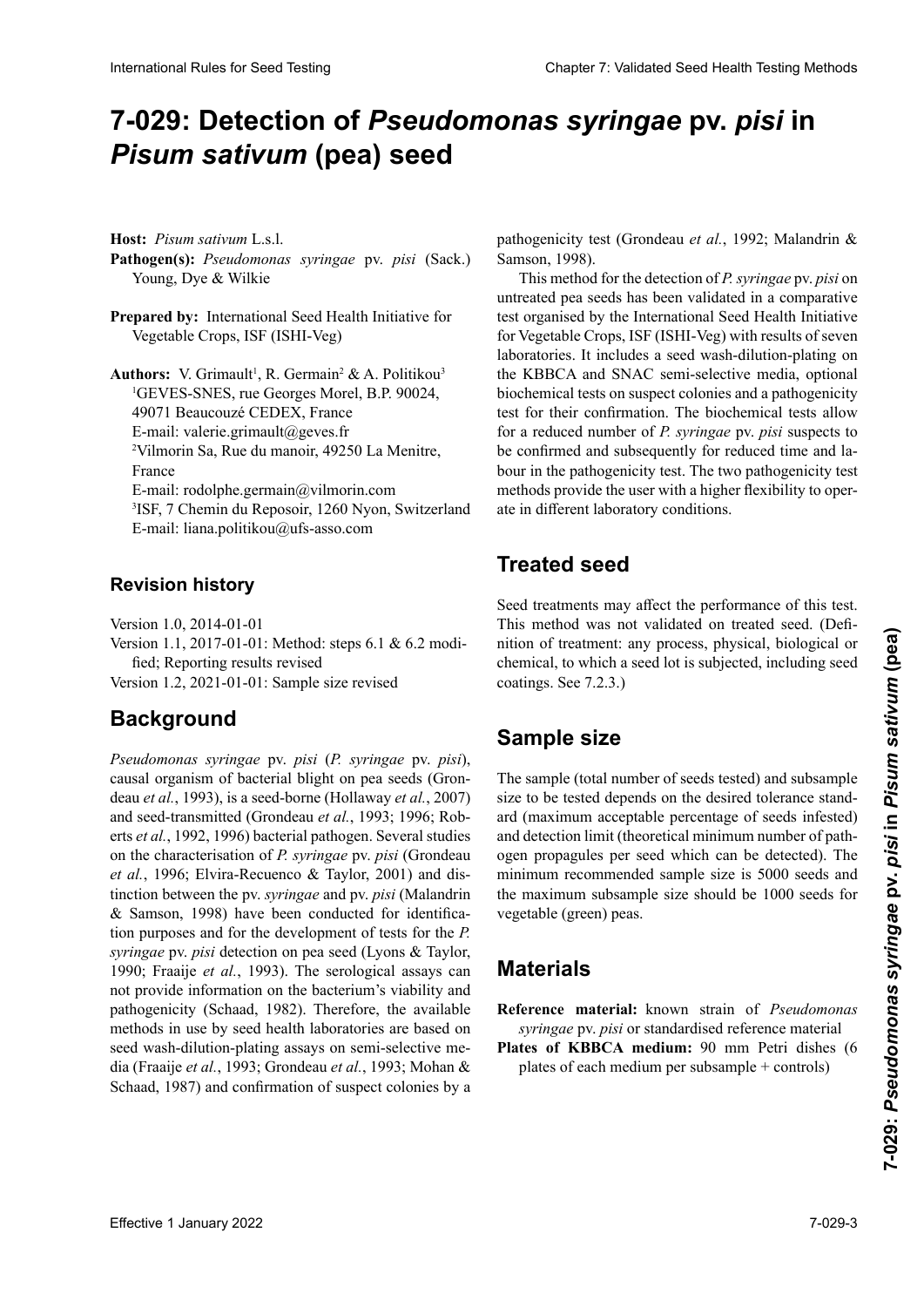- **Plates of SNAC medium:** 90 mm Petri dishes (6 plates of each medium per subsample + controls) of each medium per subsample + controls). **Plates of SNAC medium:** 90 mm Petri dishes (6 plates<br>of each medium per subsample + controls)<br>**Polythene bags or containers:** with sterile saline
- (0.85 % NaCl) for soaking of seeds (2.5 ml per gram of seed) of seed)<br>Cold room or refrigerator: operating at  $4^{\circ}$ C
- 
- **Dilution bottles:** containing 4.5 ml of sterile saline (2 per subsample). Other volumes may be acceptable: per subsample). Other volumes may be acceptable; **Balanza: Pipettense Pipettes automatiques automatiques automatiques et la précise de la précise de la précise de la précise de la précise de la précise de la précise de la précise de la précise de la précise de la pré**
- **Automatic pinettes:** check accur- $\sum_{i=1}^{n}$  **r** para verificar la fluorescencia  $\sum_{i=1}^{n}$  **n** Automatic pipettes: check accuracy and precision *Proventiges Ethanol of Ethanol of Properties*
- **Material**
- al 1 % de N,N-dimetil parafenilen diamino oxalato o **Waage:** Auf 0,001 g genau **Ethanol à 70 % ou produit de désinfection équivalent Sterile bent glass rods**

## **Increase, Secondary Secondary Secondary Secondary Secondary Secondary Secondary Secondary Secondary Secondary Seconda<br><b>70** % ethanol or equivalent disinfecting product

v canalor or **Palántula** supublica de arvejaing to the heatest 0.001 g **Delances** conclusion function to the necessarily **Datance:** capable of weighing to the heatest 0.001 g I<sub>n</sub> *I*<sub>2</sub>  $\frac{1}{2}$   $\frac{1}{2}$   $\frac{1}{2}$   $\frac{1}{2}$   $\frac{1}{2}$   $\frac{1}{2}$   $\frac{1}{2}$   $\frac{1}{2}$   $\frac{1}{2}$   $\frac{1}{2}$   $\frac{1}{2}$   $\frac{1}{2}$   $\frac{1}{2}$   $\frac{1}{2}$   $\frac{1}{2}$   $\frac{1}{2}$   $\frac{1}{2}$   $\frac{1}{2}$   $\frac{1}{2}$   $\frac{1}{2}$   $\frac{1}{2}$  **Balance:** capable of weighing to the nearest 0.001 g<br>**Incubatem** executive at 28, 12.8C **Incubator:** operating at  $28 \pm 2$  °C

- $\frac{1}{\text{Mean}}$  (26  $\text{Area}$ ),  $\frac{1}{\text{Mean}}$  dependent **IV lamp (365 nm):** to check fluorescence
- $\lim_{x \to 0} \sqrt{9}$ **Materials for 0xidase tests:** 1 % aqueous N, N-difficulty<br>paraphenylene diamine oxalate solution or ready to use parapnenyiene ulamine oxalate sol **Inversion Construction Construction**<br> **International manufactural manufactural manufactural manufactural manufactural manufactural manufactural manufactural manufactural manufactural manufactural manufactural manufactural Materials for oxidase tests:** 1 % aqueous N,N-dimethyl<br>**Materials for oxidase tests:** 1 % aqueous N,N-dimethyl paraphenyiene diamine oxalate solution of ready to use<br>tests (e.g. Bactident Oxidase, Merck, 1.13300.0001)
- lests (e.g. Bactuaent Oxidase, Merck, 1.13300.0001)<br>Pea seedlings: susceptible to all races of the pathogen for pathogenicity test (e.g. 'Kelvedon Wonder')
- taining temperature at  $20 \pm 2$  °C). **Module/growth chamber:** capable of operating/main-
- ature at 20–25 °C. **Greenhouse:** capable of operating/maintaining temper-

#### nación cruzada entre las muestras de semillas. Por lo tanto,  ${\tt sample}$  preparation Dies kann vor der Untersuchung stattfinden. Jede Möglichkeit der Kreuzkontamination zwischen **Préparation de l'échantillon Sample preparation**

This can be done in advance of the assay.

It is vital to exclude any possibility of cross-contamination between seed samples. It is therefore essential to ination between seed samples. It is therefore essential to<br>disinfect all surfaces, containers, hands, etc. both before and after handling each sample. This can be achieved by swabbing/spraying equipment and gloved hands with<br>70 % ethanol.<br>1 Count the number of seeds in a known weight Estidel tamaño requerido en una bolsa de polietileno o en 70 % ethanol. 70 % ethanol.<br>1. Count the number of seeds in a known weight. Esti-Clearly 7. Validierte University (1. Januar 1. Januar 2022)<br>
Clearly a material control of the control of the control of the control of the control of the control of the control of the control of the control of the contro Chaos T Validiated Seat beath their spin beat of plats beat beat the control of the Chaos Chaos Chaos Chaos Chaos Chaos Chaos Chaos Chaos Chaos Chaos Chaos Chaos Chaos Chaos Chaos Chaos Chaos Chaos Chaos Chaos Chaos Chaos Cropser 7: *bi*sion of the sont creation of the moiting between the sont creation of the sont continues of Secondary and Devine translucion of the sont continues with state in the sont continues et and the sont continues **Effective 1** A Positive center discution and the plane of Elementarial (2022)<br> **EFFECTIVE CONDITE CONDITE CONDITION**<br> **EFFECTIVE CONDITE CONDITION**<br> **EFFECTIVE CONDITION**<br> **EFFECTIVE CONDITE CONDITION**<br> **EFFECTIVE CONDIT** 

mate the thousand-seed weight (TSW) as:<br>TSW = (weight of seeds / number of seeds)  $\times$  1000

 $TSW = (weight of seeds / number of seeds) \times 1000$ 

2. Based on the estimated TSW, weigh out subsamples of the required size into new, clean polythene bags or Probengefäße abwiegen. **×** 1000 containers.  $\sum_{i=1}^{\infty}$ 

## **Métodos Methoden MéthodesMethods**

Critical control points are indicated by CCP.

- 1. Extraction
- 1.1 Suspend seeds of each subsample in sterile saline in a polythene bag or container. The volume of the sterile saline should be adjusted according to the number of<br>seeds used (2.5 ml per gram of seeds).<br>Soak the subsamples overnight (18–24 h) at 4 °C unseeds used  $(2.5 \text{ ml per gram of seeds})$ .
- 1.2 Soak the subsamples overnight (18–24 h) at 4 °C un- $\frac{1}{2}$  der agitation. der agitation.<br>
2. Dilution and plating<br>
2. Dilution and plating
- 
- 2.1 Shake by hand the polythene bags or containers to obtain a homogenous extract before dilution.
- ante a nonogéneous caracte obter difusion.<br>2.2 Prepare two tenfold dilution series from each seed ex-2.2 Prepare two teniones antanon series from each second tract. Pipette 0.5 ml of the extract into 4.5 ml of sterile saline and vortex to mix  $(10^{-1}$  dilution). Pipette 0.5<br>ml of the  $10^{-1}$  dilution into another 4.5 ml of sterile where  $\alpha$  is a 4,5 ml of the 10<sup>-1</sup> dilution into another 4.5 ml of sterile mezclare to and the another 4.5 ml of steries  $(10, 2, 1)$ . To  $(10, 1)$ . m or the TV diffusion into another 4.5 fm or sterile<br>saline and vortex to mix  $(10^{-2}$  dilution)(see General methods).<br> $\overline{a}$ methods).
- methods).<br>Pipette 100 µl of each dilution and the undiluted seed extract onto two plates of each of the semi-selective media (KBBCA and SNAC) and spread over the surmedia (KBBCA and SNAC) and spread over the sur-<br>face with a sterile bent glass rod or equivalent (see General methods).  $2.3$  Pipette 100  $\mu$ l of each dilution and the undiluted seed
- 2.4 Incubate inverted plates at  $28 \pm 2$  °C) and examine after 4–5 days (see step 5). ter 4–5 days (see step 5).
- 3. Positive control (culture or reference material)
- 3.1 Prepare a suspension of a known strain of *Pseudomonas syringae* pv. *pisi* in sterile saline or reconstitute standardised reference material according<br>to the supplier's instructions. to the supplier's instructions. constitute standardised reference material according<br>to the supplier's instructions.<br>3.2 Dilute the suspension sufficiently to obtain dilutions
- containing approximately 10<sup>2</sup> to 10<sup>3</sup> cfu/ml. This may require up to seven ten-fold dilutions from a turbid suspension. suspension.<br>Pipette 100 ul of appropriate countable dilutions onto
- plates of each of the semi-selective media (KBBCA, SNAC) and spread over the surface with a sterile bent<br>glass rod or equivalent (see General methods) glass rod or equivalent (see General methods).  $3.3$  Pipette 100 µl of appropriate countable dilutions onto<br>plates of each of the semi-selective media (KBBCA
- $3.4$  Incubate plates with the sample plates.
- 4. Sterility check
- 4.1 Plate a dilution series from a sample of the extractil ratte a anation series from a sample or the statute<br>tion medium (i.e. sterile saline), containing no seeds,  $4.4$   $\mu$  behavior  $\mu$ . 4.1 Prace on each of the series serience media as for  $\frac{1}{2}$  $\frac{4.66 \text{ m}}{100 \text{ m}}$ contenum (no. sement), contenung no secus, and plate on each of the semi-selective media as for samples.
- sampres.<br>5. Examination of the plates
- 3. Examination of the plates<br>5.1 Examine sterility check and recovery of positive con-Examine stermly check and recovery of  $\frac{1}{2}$  $\frac{1}{2}$ . Evanto de la sempre serva  $\begin{array}{c} \text{(CCF)}\\ \text{5.1 } \end{array}$ EXAMINE SEMINY CHECK AND JECOVER OF POSITYC CON- $\frac{1}{2}$  die bour sein-select  $\begin{bmatrix} \text{UCF} \end{bmatrix}$  $\mu$  positive surface of  $\mu$  and recovery of positive control on both semi-selective media (KBBCA, SNAC)  $\begin{bmatrix} \text{CCF} \end{bmatrix}$ (CCP).
- Examine the sample plates for the presence of typical Examine the sample plates for the presence of typical<br>P. syringae pv. pisi colonies by comparison with the positive control plates. 5.2 Examine the sample plates for the presence of typical 5.2 Examine the sample plates for the presence of typical
- 5.3 On KBBCA after 4 days, *P. syringae* pv. *pisi* colonies are creamy and half-translucent (Fig. 1).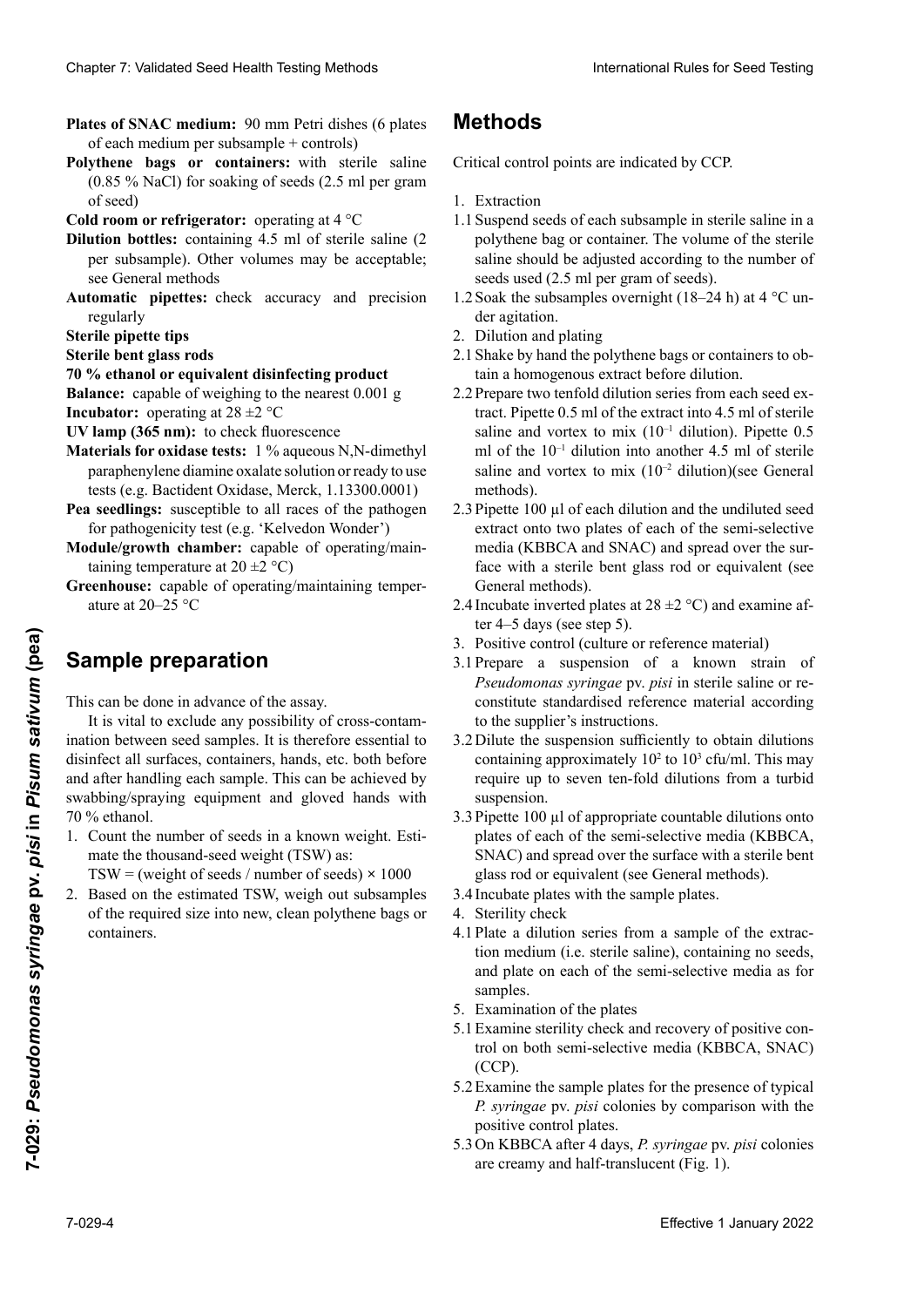

**Figure 1.** Plate of KBBCA medium after 4 days of incuba tion at 28 ±2 °C showing typical colonies of P. syringae pv. *syringae* pv. *pisi*. pv. *pisi pisi*.



**Figure 2.** Plate of SNAC medium after 4 days of incubation at 28  $\pm$ 2 °C) showing typical colonies of P. syringae pv. *pisi* that are levan positive.

- 5.4 On SNAC after 4 days *P. syringae* pv. *pisi* colonies are circular, white to transparent, mucoid, dome shaped<br>and levan positive. (Fig. 2). and levan positive. (Fig. 2).
- 6. Identification of suspect colonies
- 6.1 Pick up at least six suspect colonies, if present, per subsample grown on KBBCA medium and subculture<br>on sectored plates of SNAC medium (CCP). on sectored plates of SNAC medium (CCP). Identification of suspect colonies<br>Pick up at least six suspect colonies, if present, per<br>subsample grown on KBBCA medium and subculture 6.1 Pick up at least six suspect colonies, if present, per
- 6.2 Pick up at least six suspect colonies, if present, per subsample grown on SNAC medium and subculture on sectored plates of KBBCA medium (CCP).
- Repeat with the positive control colonies. Subculture on a sectored plate of SNAC medium two colonies grown on KBBCA and subculture on a sectored plate of KBBCA medium two colonies grown on SNAC.<br>6.4 Incubate sectored plates at 28 + 2 °C) for 2–3 days on sectored plates of KBBCA medium (CCP).<br>6.3 Repeat with the positive control colonies. Subculture<br>on a sectored plate of SNAC medium two colonies 6.3 Repeat with the positive control colonies. Subculture
- 6.4 Incubate sectored plates at  $28 \pm 2$  °C) for 2–3 days.
- $6.5$  Check colonies subcultured on SNAC medium for levan production. P. syringae pv. pisi colonies are levan  $t_{\text{max}}$  production  $\text{r.t. } y_1 \text{ arg} = p_1 p_2 p_3 t$  does not recently and  $\text{r.t. } y_1 \text{ arg} = p_1 p_2 t$
- positive (Fig. 2). Compare with the positive control.<br>6.6 Check colonies subcultured on KBBCA medium enced colonies subcurrent on RBBCA medium<br>for blue fluorescence, under UV light and/or for the for one morescence, under  $\sigma$  $\frac{1}{2}$   $\frac{6}{2}$   $\frac{1}{2}$   $\frac{1}{2}$   $\frac{1}{2}$   $\frac{1}{2}$   $\frac{1}{2}$   $\frac{1}{2}$   $\frac{1}{2}$   $\frac{1}{2}$   $\frac{1}{2}$   $\frac{1}{2}$   $\frac{1}{2}$   $\frac{1}{2}$   $\frac{1}{2}$   $\frac{1}{2}$   $\frac{1}{2}$   $\frac{1}{2}$   $\frac{1}{2}$   $\frac{1}{2}$   $\frac{1}{2}$   $\frac{1}{2}$   $\frac{1}{2}$  diasex diasex une number of suspect colonies). There is a variation in the genus and some *P. syringae* pv. *pisi* produce a blue the genus and some *r*. *syringue* pv. *pist* produce a blue<br>fluorescent pigment under UV light whereas others do not (Fig. 3). As both types of pathogen colonies may not (Fig. 3). As both types of pathogen colonies may<br>be present, it is necessary to make a comparison with a positive control strain on the same media. ren bruch nuorescence, under  $\sigma$  which and  $\sigma$  for the  $\alpha$  and  $\beta$  and  $\beta$  (optional step, it can decrease the typical morphology (optional step; it can decrease the **10.** Plate of KBBCA medium after 4 days of incuba-<br>at 28.  $\pm 2$  °C showing typical colonies of *P. syringae* pv.<br><br>
26. On SNAC after 4 days *P. syringae* pv. *pisi* colonies are<br>
incular, white to transparent, mucoid, d
- a positive control strain on the same media.<br>6.7 Identify suspect colonies subcultured on both media 6.7 Identify suspect colonies subcultured on both media<br>with an oxidase test (optional step; it can decrease the number of suspect colonies). Use ready-to-use tests (e.g. Bactident Oxidase Merck, 1.13300.0001) or put number of suspect colonies). Use ready-to-use tests<br>(e.g. Bactident Oxidase Merck, 1.13300.0001) or put<br>a drop of 1 % aqueous N,N-dimethyl paraphenylene diamine oxalate solution on a filter paper. Add quickly a smear from a suspect bacterial colony on the filter



**Figure 3.** Fluorescent and non-fluorescent *P. syringae* pv. *pisi* isolates under UV light.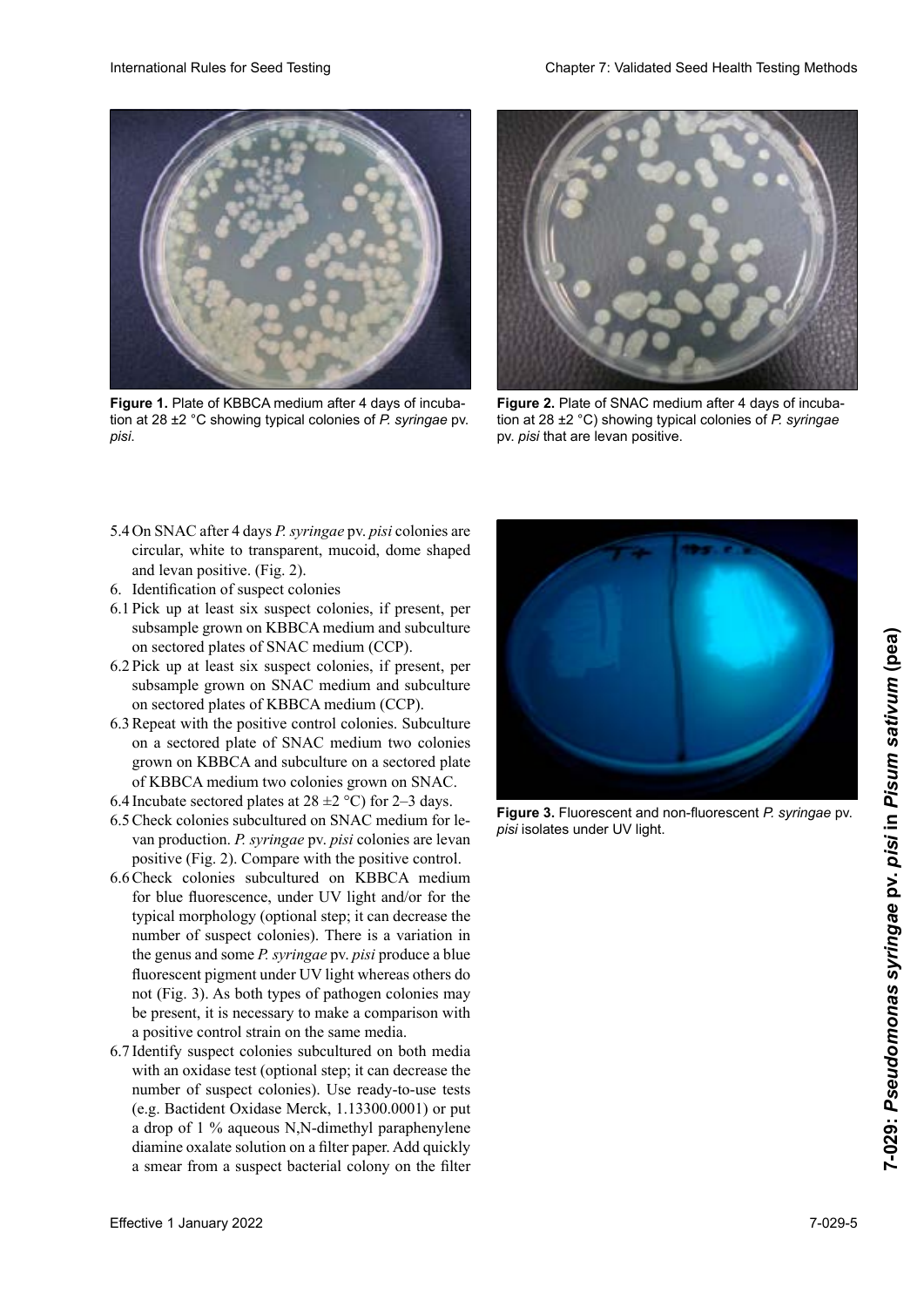

**Figure 4.** Oxidase-negative positive control isolate (A) and **Figure 4.** Oxidase-negative positive control isolate (A) and<br>oxidase positive non *P. syringae* pv. *pisi* isolate (B).



**Figure 5.** Typical greasy lesions on the stem of a pea seedling 'Kelvedon Wonder', 9 days after inoculation following pathogenicity assay Option 1.

paper and make a bacterial emulsion. *P. syringae* pv. paper and make a bacterial emulsion. *P. syringae* pv.<br>*pisi* colonies are oxidase negative (no cytochrome C oxidase): no red staining (Fig. 4). Compare to the C oxidase): no red staining positive control. *pisi* colonies are oxidase negative (no cytochrome C oxidase): no red staining (Fig. 4). Compare to the positive control.

- 6.8 Record results for each subcultured colony.
- 6.8 Record results for each subcultured colony.<br>6.9 All oxidase-negative, typical fluorescent or non-fluorescent colonies on KBBCA and all oxidase-negative colonies that produce levan on SNAC are considered<br>suspect colonies. do *suspect* colonies.
- 6.10 Confirm the identity of all the suspect colonies by a pathogenicity assay on pea seedlings of known suspathogenicity assay on pea seedlings of known susceptibility (CCP). ceptibility (CCP).<br>7. Pathogenicity assay (option 1)
- 
- 7. Pathogenicity assay (option 1)<br>7.1 Germinate seeds of a pea cultivar known to be susceptible to all races of P. syringae pv. pisi (e.g. 'Kelvedon tible to all races of *P. syringae* pv. *pisi* (e.g. 'Kelvedon<br>Wonder') in a wet blotter paper. Roll the paper with the seeds and place it in a plastic bag. Incubate the closed bag at room temperature (18–20 °C) for 2–4 days to allow for seed germination. Make sure to gerclosed bag at room temperature  $(18-20 \degree C)$  for 2-4 days to allow for seed germination. Make sure to germinate enough seeds for all the suspect colonies that will be tested. Effective turbularity could be a specified to the substitute of the sativation of the same of the same of the same of the same of the same of the same of the same of the same of the same of the same of the same of the sam tible to all races of *P. syringae* pv. *pisi* (e.g. 'Kelvedon Wonder') in a wet blotter paper. Roll the paper with the seeds and place it in a plastic bag. Incubate the closed bag at room temperature (18–20 °C) for 2–4 d
	- will be tested.<br>7.2 Prepare a suspension in sterile demineralised water of 24–48 h suspect bacterial culture on KBBCA and SNAC and dilute to a concentration of  $10^8$  cfu/ml. of 24–48 h suspect bacterial culture on KBBCA and<br>SNAC and dilute to a concentration of 10<sup>8</sup> cfu/ml.<br>Repeat with a 24–48 h positive control culture to get a 7.2 Prepare a suspension in sterile demineralised water of 24–48 h suspect bacterial culture on KBBCA and SNAC and dilute to a concentration of 108 cfu/ml.
	- 7.3 Repeat with a 24–48 h positive control culture to get a concentration of  $10^8$  cfu/ml (CCP).
	- 7.4 Cut the root tips of 2-day-old germinated pea seeds<br>and incubate 3 seeds in each bacterial suspension for<br>15 min. Cut the root tips of 2-day-old germinated pea seeds<br>and incubate 3 seeds in each bacterial suspension for  $15 \text{ min.}$
	- 7.5 Repeat with incubation of 3 pea seeds in sterile dem-<br>ineralised water to serve as negative control. ineralised water to serve as negative control.
	- ineralised water to serve as negative control.<br>Remove seeds from bacterial suspension and sow them in a labelled potting substrate or eq 7.6 Remove seeds from bacterial suspension and sow them in a labelled potting substrate or equivalent. In-

cubate at  $20 \pm 5$  °C) with 12 h light/12 h dark or 16 h light/8 h dark and 100 % saturating humidity. light/8 h dark and 100 % saturating humidity.

- 7.7 Examine seedlings for typical greasy lesions on stems and leaflets after 5–9 days (Fig. 5). Compare with positive and negative controls (CCP).
- positive and negative controls (CCP).<br>7.8 Record the suspect colonies as positive if greasy le*pions are observed.* sions are observed.<br>8. Pathogenicity assay (option 2)
- 
- 8.1 Grow seedlings of a pea cultivar known to be suscep-8.1 Grow seedlings of a pea cultivar known to be susceptible to all races of *P. syringae* pv. *pisi* (e.g. 'Kelvedon Wonder') in small pots or containers with potting soil Wonder') in small pots or containers with potting soil at  $20-25$  °C with sufficient light until the 2 true leaves stage (approx.  $8-10$  days after sowing). stage (approx. 8–10 days after sowing).
- 8.2 Prepare a suspension in sterile demineralised water of a 24–48 h suspect bacterial culture grown on KBBCA 8.2 Prepare a suspension in sterile demineralised water of<br>a 24–48 h suspect bacterial culture grown on KBBCA<br>and SNAC and dilute to a concentration of  $10^6$  cfu/ml  $(CCP)$ . and SNAC and dilute to a concentration of 10<sup>6</sup> (CCP).
- 8.3 Repeat with a 24–48 h positive control culture to get a concentration of 10<sup>6</sup> cfu/ml (CCP). concentration of  $10^6$  cfu/ml (CCP).
- 8.4 Inject each bacterial suspension with a syringe and needle in the stem of at least 2 pea seedlings (2 seedneedle in the stem of at least 2 pea seedlings (2 seedlings per suspect colony).
- 8.5 Repeat injection with sterile demineralised water in the stem of 2 pea seedlings to serve as negative  $\alpha$  examination las para detectar lesiones grass grass grass grass grass grass grass grass grass grass grass grass grass grass grass grass grass grass grass grass grass grass grass grass grass grass grass grass grass gras 8.5 Repeat injection with sterile demineralised water in the stem of 2 pea seedlings to serve as negative control.
- 8.6 Incubate the inoculated seedlings at 20  $\pm$ 5 °C) with saturating humidity. de 5–9 días. Comparating humidity.
- saturating humidity.<br>8.7 Examine seedlings for extended greasy lesions from the point of inoculation after 5–9 days. Compare with positive and negative controls (CCP). positive and negative controls (CCP). the point of inoculation after 5–9 days. Compare with<br>positive and negative controls (CCP).<br>8.8 Record the suspect colonies as positive if greasy le-
- sions are observed.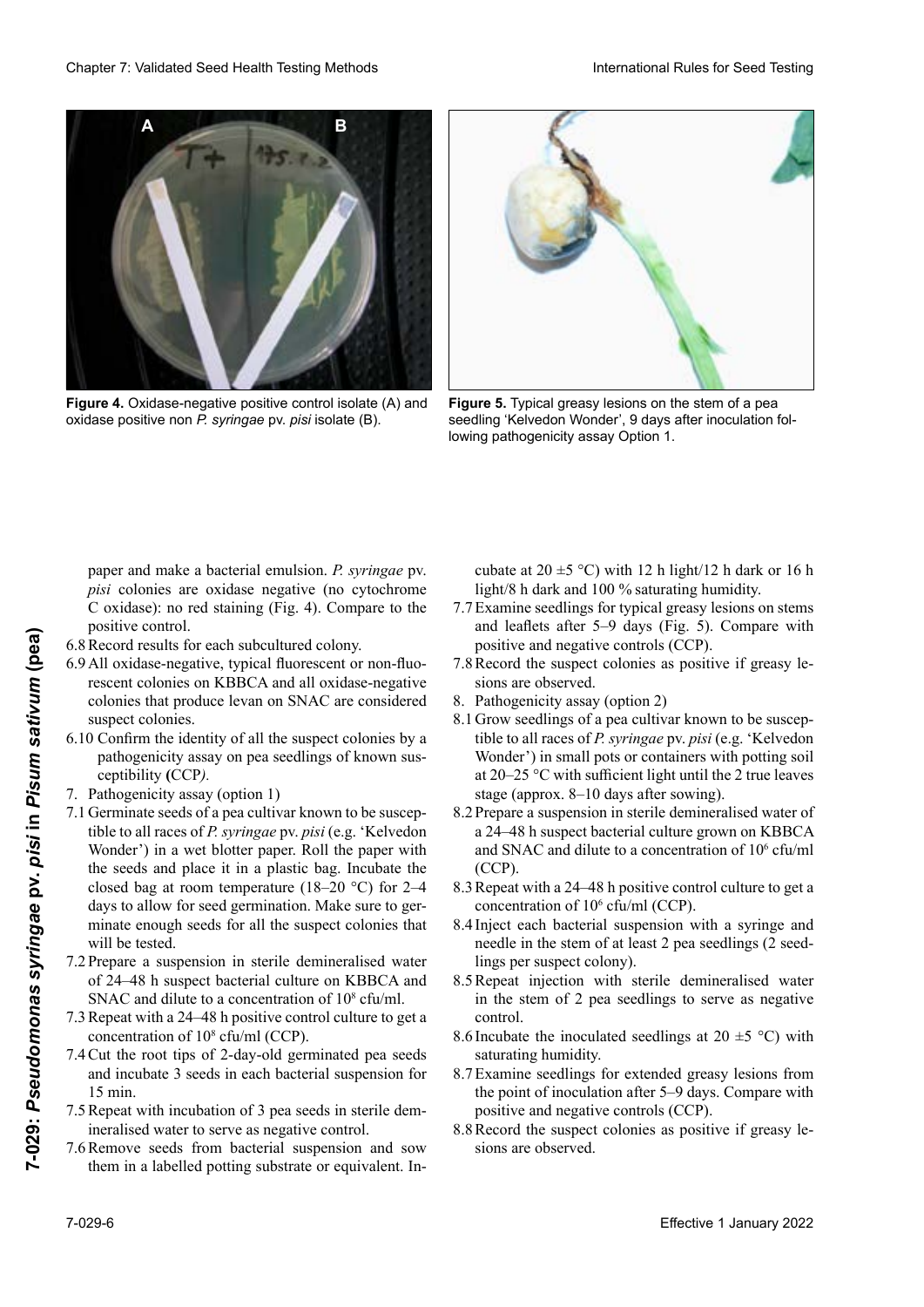## **General methods**

- Preparation of ten-fold dilution series: Each dilution should be prepared by pipetting  $0.5$  ml ( $\pm 5$  %) from a well-mixed seed extract or previous dilution into a universal bottle (screw-capped) or similar container containing 4.5 ml ( $\pm$ 2 %) of sterile diluent and then vortexing to mix prior to the next dilution step. A new sterile pipette tip should be used for each dilution step.<br>Pinettes should be checked regularly for accuracy and Pipettes should be checked regularly for accuracy and precision and re-calibrated as necessary. It is acceptpossibilitar alle controlada dilutions using other volumes able to prepare ten-fold dilutions using other volumes exactive property can recurrent management community provided that the habitatory can demonstrate that the required accuracy and precision can be achieved. a well-mixed seed extract or previous dilution into a<br>universal bottle (screw-capped) or similar container<br>containing 4.5 ml ( $\pm 2$  %) of sterile dilutnis, and then<br>vortexing to mix prior to the next dilution step. A new precision and re-calibrated as necessary. It is accept-<br>able to prepare ten-fold dilutions using other volumes<br>provided that the laboratory can demonstrate that the<br>required accuracy and precision can be achieved. universal bottle (screw-capped) or similar container provided that the laboratory can demonstrate that the plus haute diau alle raccoratory can demonstrate that the required accuracy and precision can be achieved.
- Plating of dilutions: This should be done as soon as ing or unutions. This should be done as soon as<br>possible after dilutions have been prepared and certanny within 50 nm. working from the ingliest (most<br>dilute) dilution to the undiluted extract, 0.1 ml is pi- $\alpha$  and  $\beta$  como sea positive de haber preparado la sea preparado la dipetied onto the centre of a surface-dry, fabelled agar plate. The liquid should then be spread evenly over the entire surface of the medium with a bent glass rod. petica onto the centre of a surface-dry, labelled agar<br>plate. The liquid should then be spread evenly over<br>the entire surface of the medium with a bent glass rod.<br>If care is taken to work from the highest to the lowest dilution (or undiluted extract) a single pipette tip and a single bent glass rod can be used for each sample. Ensure that all liquid has been absorbed by the agar before inverting and incubating plates. If necessary allow plates to dry under a sterile air-flow in a microallow plates to dry under a sterile air-flow in a micro-<br>biological safety cabinet or laminar flow hood. possible and endurons have been prepared and centrally within 30 min. Working from the highest (most anue) anunon to the unantitied extract, 0.1 mil is pipetted onto the centre of a surface-dry, labelled agar International Rule Instead of the cost of the Chapter Chapter Chapter 2: Chapter 2: Chapter 2: Validated Seed Testing Chapter 2: Validated Seed Testing Chapter 2: Validated Seed Testing Chapter 2: Validated Seed Testing C
- tored plates: Using a laboratory marker pen draw Sectored plates: Using a laboratory marker pen draw<br>lines on the base of a standard 90 mm plate (Petri dish) to divide it into six equal sectors. Subculture dish) to divide it into six equal sectors. Subculture<br>single colonies from dilution plates and make a single Take care to leave sufficient space between each isolate to ensure the growth does not coalesce. Thus six suspect colonies can be subcultured to each sectored plate. Separate plates should be used for each sample/subsample. If the purity of subcultured isolates is<br>doubtful they should be further streaked out on whole  $\frac{1}{2}$  doubtful they should be further streaked out on whole doubtful, they should be further streaked out on whole<br>plates nen al crecer. Así, se pueden subcultivar seis colonias colonias colonias colonias colonias colonias colonias<br>Externas zigzagged streak within a single sector on the plate. lité sanction de semences de semences de vrait indiquer le nom de vrait indiquer le nom de vrait indiquer le n<br>Le nom de vrait indiquer le nom de vrait indiquer le nom de vrait indiquer le nom de vrait indiquer le nom de plates.
- **Reporting results:** The result of a seed health test should indicate the scientific name of the pathogen detected and the test method used. When reported on  $SFA = \frac{1}{2}$ **Informations:**<br>The same de resultado de la resultado de un análisis de saan ISTA Certificate, results are entered under 'Other für jede Probe.<br>Det inimations Determinations'.

nie report must muitate the number of seeds tested. In the case of a negative result (pathogen not detected In the report must marcate the number of seeds tested.<br>In the case of a negative result (pathogen not detected<br>in any subsample), the results must be reported as 'not dos se ingresan bajo 'Otras detecto 'Otras de tecnología de la constructiva de la constructiva de la constructiva de la constructiva de la constructiva de la constructiva de la constructiva de la constructiva de la constru The report must indicate the number of seeds tested. detected'.

In the case of a positive result, the report must indicate the number of positive subsamples out of the total number tested.

# **Quality assurance**

A record should be kept of the date and results of pipette<br>calibration checks. calibration checks.

ibration checks.<br>It is essential that operators have received appropriate training and use automatic pipettes correctly. dicar el número de sub-muestras positivas del número Der Prüfbericht muss die Anzahl untersuchter Samen angeben. correctement.

#### itical control points (CCP)  $\blacksquare$ ner Teilprobe nachgewiesen) müssen die Ergebnisse die Ergebnisse von die Ergebnisse von die Ergebnisse von die<br>Ergebnisse von die Ergebnisse von die Ergebnisse von die Ergebnisse von die Ergebnisse von die Ergebnisse von **Points critiques de contrôle (CCP) Critical control points (CCP)**

- Dilution plates prepared from positive control  $\frac{d}{dt}$  colonies with typical morphology (Step 5.1).  $\frac{1}{2}$  isolate(s) or reference material, should give single<br>colonies with typical morphology (Step 5.1)
- The numbers of colonies on dilution plates prepared  $E$  este  $\mu$  the negative control  $i$ coloto $(c)$  or reference motomáticas automáticas automáticas automáticas automáticas automáticas automáticas automáticas automáticas automáticas automáticas automáticas automáticas aut  $\frac{1}{2}$  recibido capacitación apropiada para una correctación apropiada para una correctación en  $\frac{1}{2}$ rial should be similar on both media (Step 5.1).<br> **•** Numbers of bacteria on dilution plates should be  $\frac{1}{2}$ . from the positive control isolate(s) or reference mate-<br>include all the similar or hath madia (Stan 5.1)
- riai should be similar on both media (Blep 9.1). **Pulse control de control (PCC)**<br>Ergebnissen erstellt werden. sistent with the dilution (i.e. should decrease approx. • Numbers of bacteria on dilution plates should be consistem with the dilution (i.e. should denfold with each dilution) (Step 5.1).  $\epsilon$  encore with each dilution (Step 3.1).
- as a sterility check (Step 5.1). I here should be no growth on dilution plates prepared • There should be no growth on dilution plates prepared
- Due to the potential for non-pathogenic isolates to be present in seed lots together with pathogenic isolates, it is essential to subculture, if present, at least the minimum number of suspect colonies specified (two per subsample and per semi-selective medium)(Steps per subsample and per semi-selective medium)(Steps<br>6.1, 6.2) and to test all *Pseudomonas*-like subcultured isolates for pathogenicity (Step 6.10).
- In Pathogenicity Test option 2, the bacterial suspen-In Pathogenicity Test option 2, the bacterial suspension of suspect and positive control colonies must not sion of suspect and positive control colonies must not<br>have a concentration higher than  $10^6$  cfu/ml (Steps 8.2 and 8.3). If the concentration exceeds the  $10<sup>6</sup>$  cfu/ ml, then the risk of not having typical symptoms on seedlings increases and in this case the test will not be<br>considered accurate. considered accurate.
- Positive control isolates (Steps 7.3 and 8.3) and in-<br>oculations with sterile demineralised water (Steps 7.5) oculations with sterile demineralised water (Steps 7.5<br>and 8.5) should be included in every pathogenicity and 8.5) should be included in every pathogenicity test  $\frac{1}{2}$  test  $\det$  ne peut pas être considéré considéré considéré considéré considéré considéré considéré considéré considéré comme fix  $\det$ test.
- The positive control isolate should give typical symp-<br>toms (Steps  $77$  and  $87$ ) and the negative control toms (Steps 7.7 and 8.7) and the negative control should give no symptoms in the pathogenicity test.
- The activity units per gram of some antibiotics may rne aenvir, ame per gram er some anterertes may<br>vary between batches. It may be necessary to adjust vary between battenes. It may be necessary to adjust<br>the weight or volume added to ensure that the final 110 weight of volume auded to ensure that the final  $p_1$  and  $p_2$  into the equal is consistent (KBBCA and SNAC media). en wegn of volume aand to ensure that the final vary between batches. It may be necessary to adjust<br>the weight or volume added to ensure that the final<br>number of units per litre of medium is consistent • L'activité par gramme (g) de certains antibiotiques peut varier selon les lots. Il peut être nécessaire d'ajuster le poids ou le volume ajouté pour s'assurer que le nombre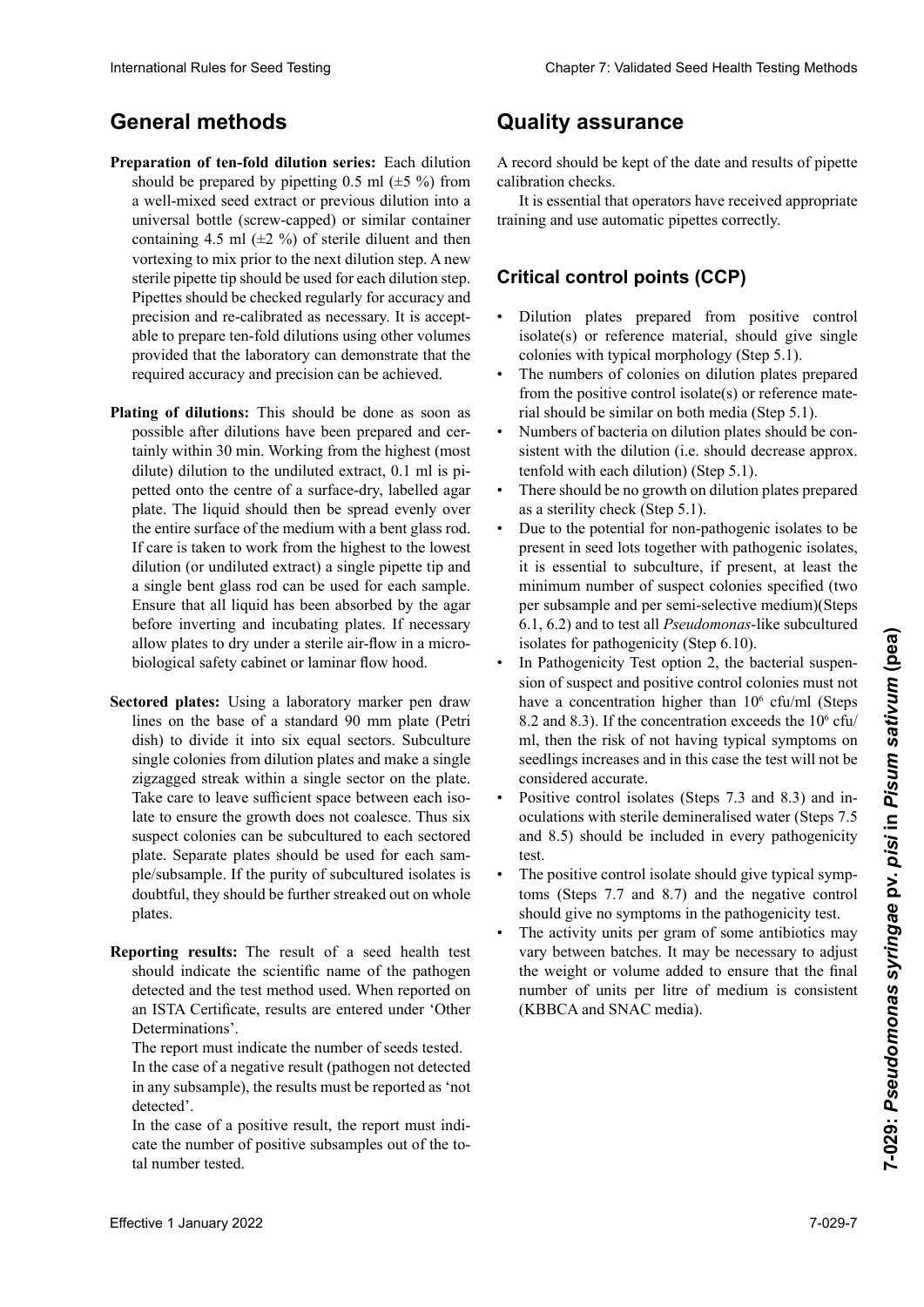## **Media and solutions**

# debe mostrar síntomas en la prueba de patogenicidad. kulationen mit sterilem deionisiertem Wasser (Schritte 7.5 und 8.5) sollten in jedem Pathogenitätstest einge-**Solution saline stérile Sterile saline**

**Sodium chloride (NaCl):** 8.5 g Sodium chloride (NaCl): 8.5 g<br>Distilled/deionised water: 1000 ml

### • Die Aktivität je Gramm Antibiotikum kann zwischen **Préparation Preparation** den Chargen variieren. Es ist daher notwendig, die eerste daher notwendig, die eerste daher notwendig, die eerste daher notwendig, die eerste daher notwendig, die eerste daher notwendig, die eerste daher notwendig, die eer

- 1. Weigh out all ingredients into a suitable container.
- 2. Add 1000 ml of distilled/deionised water.
- 2. The Tooo III of distributions water.<br>3. Dissolve and dispense into the final containers.
- $\therefore$  Tratocia ve at  $121$  e,  $15$  p.s. 4. Autoclave at  $121 \degree C$ ,  $15 \text{ p.s.}$  for  $15 \text{ min}$ .

# **Media und Lösungen**

**Preparación Sterile Kochsalzlösung** Si les récipients sont bien fermés, la solution peut être stocseveral months before use. Provided containers are tightly closed, may be stored for

## **Medio KBBCA KBBCA-Medium Milieu KBBCA KBBCA medium**

**Proteose peptone (e.g. #3 Difco):** 20.0 g **Glycerol:** 10.0 g  $K_2$ **HPO<sub>4</sub>:** 1.5 g<br>**MgSO<sub>4</sub> anhydr**  $M$ **gSO<sub>4</sub>** anhydrous: 0.73 g  $H_3$ **BO<sub>3</sub>:** 1.5 g **H<sub>3</sub>BO<sub>3</sub>:** 1.5 g<br>**NaOH (1N):** 2.0 ml **Agar:** 15 g 15 **Agar :** 15 **Agar:** 15 g **Distilled/deionised water:** 1000 ml **Cicloheximida <sup>a</sup> :** 100,0 mg **Cycloheximida :** 100,0 mg **Cycloheximidea :** 100,0 mg **Cycloheximidea :** 100.0 mg **Cephalexin monohydrate<sup>b</sup>: 40.0 mg** Clearlier 2. Validated Seed Feschi Testing folehold<br>
Media and Solutions From the Methoden zur Gesundheitsprüfung von Saatgut Internationale Contentsprüfung von Saatgut Internationale Vorschriften für die Prüfung von Saat Chaose 7 Voldsheid Sead Health Toring Media Sead Health Toring Media Sead Health Toring Media Sead Health Toring Media Sead Health Toring Chaosette (NetCh): 8.5 g<br>
NetChaosette and Scaling Chaosette (NetCh): 8.5 g<br>
NetCha

- a, b Added after autoclaving. Antibiotic amounts for guidance only (CCP).
- $\sum_{n=1}^{\infty}$   $\frac{500}{20}$  mg of evalshavimida in 10 ml 70  $\frac{1}{20}$  ethn  $\alpha$  Dissolve 500 mg of cycloheximide in 10 ml 70 % etha- $\mathbb{R}^n$  de cephalexina monotonical monotonical monomydrator en 10 ml 70 ml 70-prozenti-monohydrationical monotonical monotonical monotonical monotonical monotonical monotonical monotonical monotonical monotonical monot  $\frac{1}{2}$  monoka monohydrate dans monohydrate dans monohydrate dans monohydrate dans monohydrate dans monohydrate dans monohydrate dans monohydrate dans monohydrate dans monohydrate dans monohydrate dans monohydrate dans nol. Add 1 ml/l.
- Dissolve 800 liig of cepha.<br>70 % ethanol. Add 1 ml/l.  $\mu_{\text{B}}$   $\mu_{\text{C}}$  and  $\mu_{\text{D}}$  is the volume volume volume volume volume volume volume volume volume volume volume volume volume volume volume volume volume volume volume volume volume volume volume volume volume vo  $\frac{1}{20}$  Dissolve 800 mg of cephalexin monohydrate in 10 ml

Filtrar y esterilizar cuando los antibióticos estén disueltos Filter sterilise when the antibiot Wenn die Antibiotika in Wasser statt 70-prozentigem Etha-Filter sterlijse when the antibiotics are dissolved in Stériliser par filtration quand les antibiotiques sont dissouts Filter sterilise when the antibiotics are dissolved in water rather than 70 % ethanol.

**Nota:** La nistatina puede ser usada como una alternativa a **Note:** Nystatin could be used as an alternative for cycloheximide to control fungi. Dissolve 350 mg of nystacloheximide to control fungi. Dissolve 350 mg of nysta-<br>tin in 10 ml 70 % ethanol, add 1 ml to cool medium. **Anmerkung:** Nystatin kann als Alternative für Cyclohe-Note: Nystatin could be used as an alternative for cy-**Remarque :** La nystatine peut être utilisée comme alterna-Note: Nystatin could be used as an alternative for cy-

## **Preparation**

- 1. Weigh out all ingredients except the antibiotics into a suitable container. suitable container.
- 2. Add 1000 ml of distilled/deionised water.
- 3. Stir to dissolve.
- 4. Autoclave at 121 °C, 15 p.s.i. for 15 min.
- 5. Prepare the antibiotic solutions and filter sterilise as appropriate.
- 6. Allow the medium to cool to approximately 50 °C before adding the antibiotic solutions.
- 7. Mix the molten medium gently to avoid air bubbles and pour the plates  $(18 \text{ ml per } 90 \text{ mm plate})$ .<br>
8. Lesse the plates to dry in a laminar flow bench or
- 8. Leave the plates to dry in a laminar flow bench or 8. Dejar secar las placas bajo campana de flujo laminar o ten (18 ml je 90 mm Petrischale). 8. Laisser les boîtes sécher sous hotte à flux laminaire ou similar before use. similar serore ase. 8. Vor der weiteren der Platten der Platten in der Platten in der Platten in der Platten in der Platten in der Platten in der Platten in der Platten in der Platten in der Platten in der Platten in der Platten in der Platte équivalent avant d'utiliser.

# Storage

Store prepared plates inverted in porythene bags at  $\pm 8$ store prepared plates inverted in polyticite bags at  $4-6$  C<br>and use within four weeks of preparation to ensure activity of antibiotics. Store prepared plates inverted in polythene bags at 4–8 °C Freparation<br>
1. Weigh out all ingredients except the antibioties into a<br>
2. stifable container.<br>
2. Add 1000 and of distilled/deionised water.<br>
3. Stir to dissolve  $\frac{1}{2}$  °C, 1.5 p.s.i. for 1.5 min.<br>
5. Prepare the ant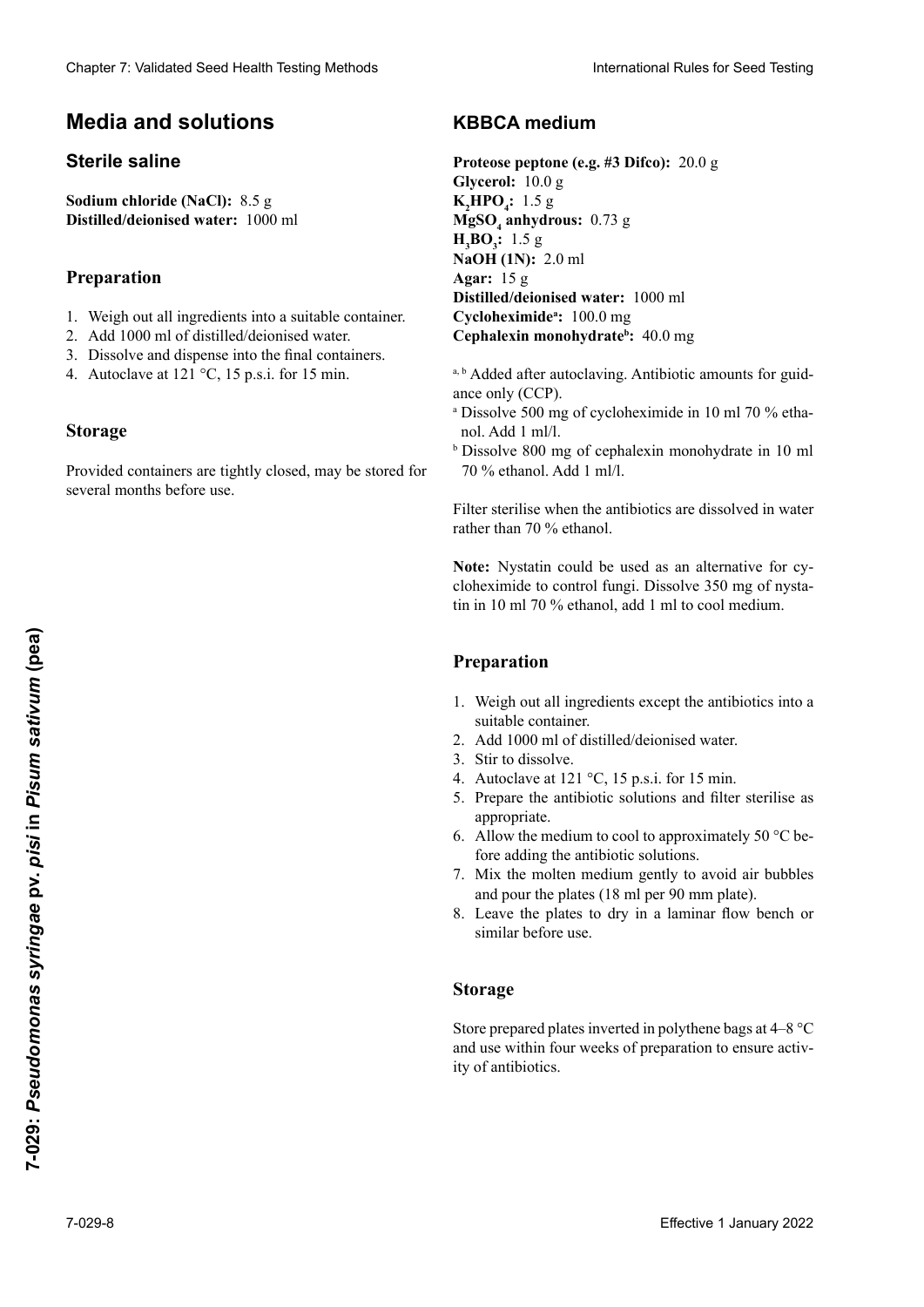## **Medio SNAC SNAC-Medium Milieu SNAC SNAC medium**

**Triptona:** 5,0 g **Trypton:** 5,0 g **Tryptone:** 5,0 g **Tryptone:** 5.0 g **Peptona:** 3,0 g **Pepton:** 3,0 g **Peptone:** 3,0 g **Peptone:** 3.0 g **NaCl:** 5,0 g **NaCl :** 5,0 g **NaCl:** 5.0 g **Sacarosa:** 50,0 g **Sucrose:** 50,0 g **Sucrose :** 50,0 g **Sucrose:** 50.0 g  $H_3BO_3: 10 \text{ ml} (0.1 \text{ g/ml})$ **Agar:** 15 g **Agar :** 15 g **Agar:** 15 g **Distilled/deionised water:** 1000 ml **Cephalexin monohydrate<sup>a</sup>:** 80.0 mg **Nistatina b :** 35,0 mg **Nystatinb :** 35,0 mg **Nystatineb :** 35,0 mg **Nystatinb :** 35.0 mg International Rules for Seed Testing Chapter 7: Validated Seed Health Testing Methods<br>
SNAC Transfers For Secondary 1:<br>
Transfers For Secondary 1:<br>
Transfers For Secondary 1:<br>
Next Transfers for Secondary 1:<br>
Next Transfe

- a, b Added after autoclaving. Antibiotic amounts for guidance only (CCP).
- ance  $\sigma$ ny (CCI).<br>A Dissolver 800 mg of cephalexin-monohydrate in 10 ml 70 % ethanol. Add 1 ml/l. <sup>a</sup> Dissolve 800 mg of cephalexin monohydrate in 10 ml
- $b$  Disolver 350 mg de naturalis in 10 ml 70 %, at each  $\lambda$  44  $L_{1,1/1}^{3,301}$  $350$  mg  $\frac{1}{250}$  mg  $\frac{1}{250}$  mg  $\frac{1}{250}$  mg  $\frac{1}{250}$  mg  $\frac{1}{250}$  mg  $\frac{1}{250}$  mg  $\frac{1}{250}$  mg  $\frac{1}{250}$  mg  $\frac{1}{250}$  mg  $\frac{1}{250}$  mg  $\frac{1}{250}$  mg  $\frac{1}{250}$  mg  $\frac{1}{250}$  mg  $\frac{1}{250}$  mg  $\$  $L_{1,1/1}$  $10^{70}$  de cenanol. Aqui 1 millie.<br>Dissolve 350 mg de nystatine dans 1.70 0/ attended à 14.  $\frac{1}{2}$  Dissolve 350 mg of nystatin in 10 ml 70 % ethanol. Add 1 ml/l.

Esterilizar con filtro cuando los antibióticos estén disueltos Filter sterlijse when antibiotics Wenn die Antibiotika in Wasser statt 70-prozentigem Etha-Filter sterlijse wien antibiotics are dissolved in Stériliser par filtration quand les antibiotiques sont dissous Filter sterilise when antibiotics are dissolved in water rather than 70 % ethanol.

## **Preparation**

- 1. Weigh out all ingredients except the agar and antibiotics into a suitable container.
- 2. Add 1000 ml of distilled/deionised water.
- 3. Stir to dissolve.
- 4. Autoclave at 121 °C, 15 p.s.i. for 15 min.
- 5. Prepare the antibiotic solutions.
- 6. Allow medium to cool to approximately 50 °C and add the antibiotic solutions.
- 1. Mix the molten medium gently to avoid air bubbles <sup>7.</sup> The last the last placement les bulles group to a vertex and court les bulles (18 ml per 90 mm plate).
- and pour die places (18 ml petrole in petrole). similar before use.<br>similar before use. chen verwendet werden, um die Aktivität der Antibiotikat der Antibiotikat der Antibiotikat der Antibiotikat de  $\frac{1}{2}$

## **Storage**

Almacenar las placas preparadas de fmanera invertida y store prepared plates inverted in polythene bags at  $8 \pm 2$  °C) and use within four weeks of preparation to ensure activity of antibiotics. sure activity of antibiotics. Store prepared plates inverted in polythene bags at